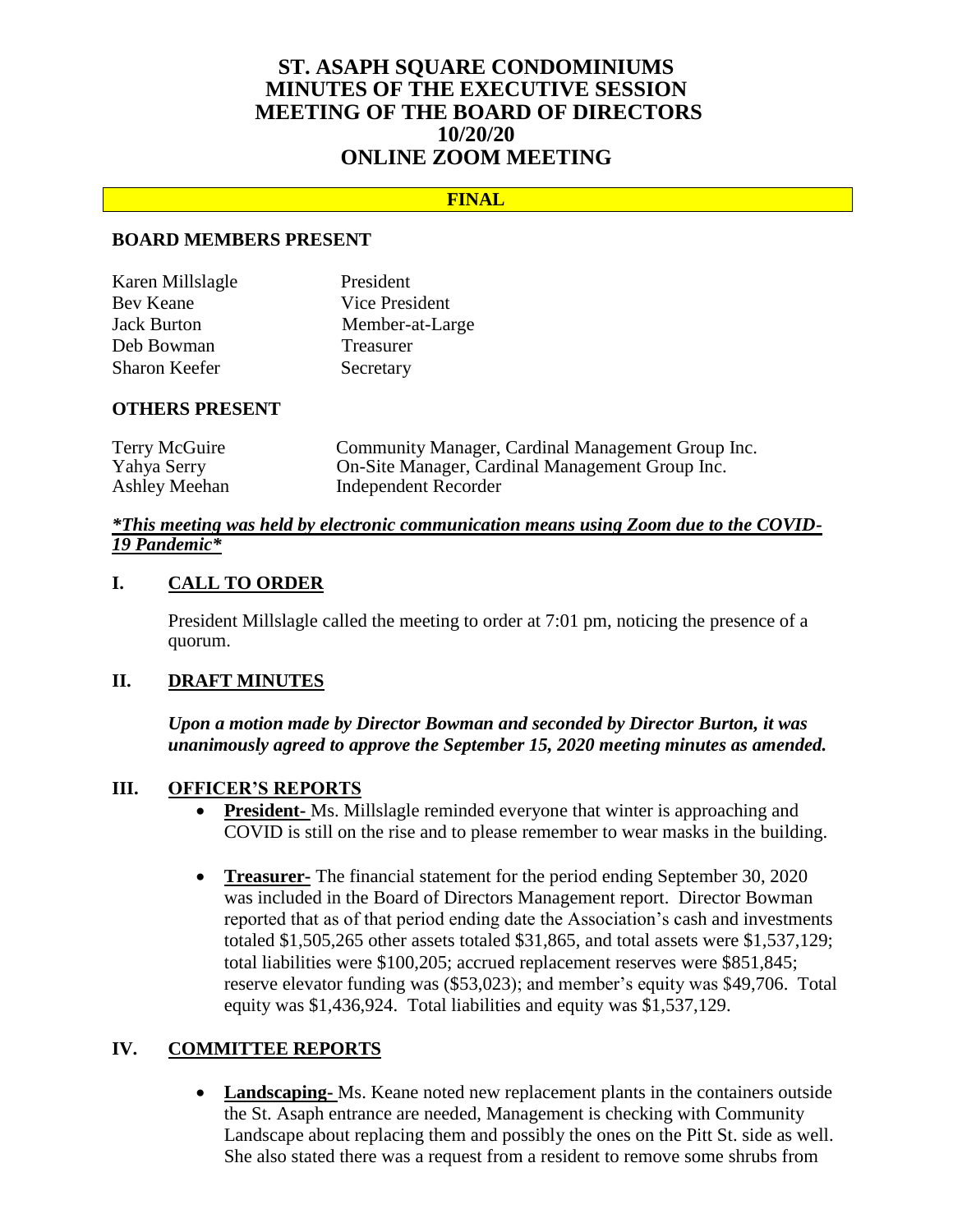St. Asaph Board Meeting October 20, 2020 Page 2

### **FINAL**

the front of his patio that faces the surface parking lot, this is being done inhouse. Shrubs are also being removed from the front of unit 207 and the side entrance, these residents also sent in a request. The large tree on Pitt St. has been removed and the stump ground and Management has been asked to get a proposal for a replacement tree, possibly an American Red Oak. Also, she mentioned there are two current proposals for the pool plantings from Meadows Farms and Community Landscape for the Board to review and discuss later in the meeting.

- **Social Committee-** Ms. Keefer reported three new move-ins in September, an owner in unit 218#, an owner in unit #208 and a new renter in unit #332.
- **Pool-** Management continues working with American Pools to get the pool cover installed with the new pavers on the patio; they are waiting for the final recommendation and anticipate something soon.

# **V. OTHER REPORTS**

 **Website-** the "Owners and Residents" tab has been updated to show voter information and Zoom information for the meetings. The COVID-19 flyer was also updated and there has been improvement made to the mobile version of the website. Ms. Bowman encouraged residents to view the mobile site and provide feedback if possible.

## **VI. OPEN FORUM**

Multiple residents noted they are many owners in the building who are older in age and are at high risk for COVID; it has been mentioned that there are still residents who are not wearing masks in the building and in the elevator even though there is a city ordinance. The residents inquired if there was any action that could be taken to make wearing masks required.

A resident inquired on the status of his replacement door glass that was ordered for his unit. He also inquired on the process of how the upcoming Annual Meeting will be conducted virtually and noted that the community's bylaws state the Board nominations and candidate form should be sent to all owners 60-day in advance to the meeting date, Management noted this has already been sent out to all owners.

A resident thanked the onsite manager for taking care of multiple projects while he was on vacation. She then followed up on many items she brought to management's attention previously such as water filtration for the main water supply in the building and if the idea could be entertained if not, management will look into this. She also inquired if the rest of the building will be hydro jetted and the status of the replacement glass for unit #307.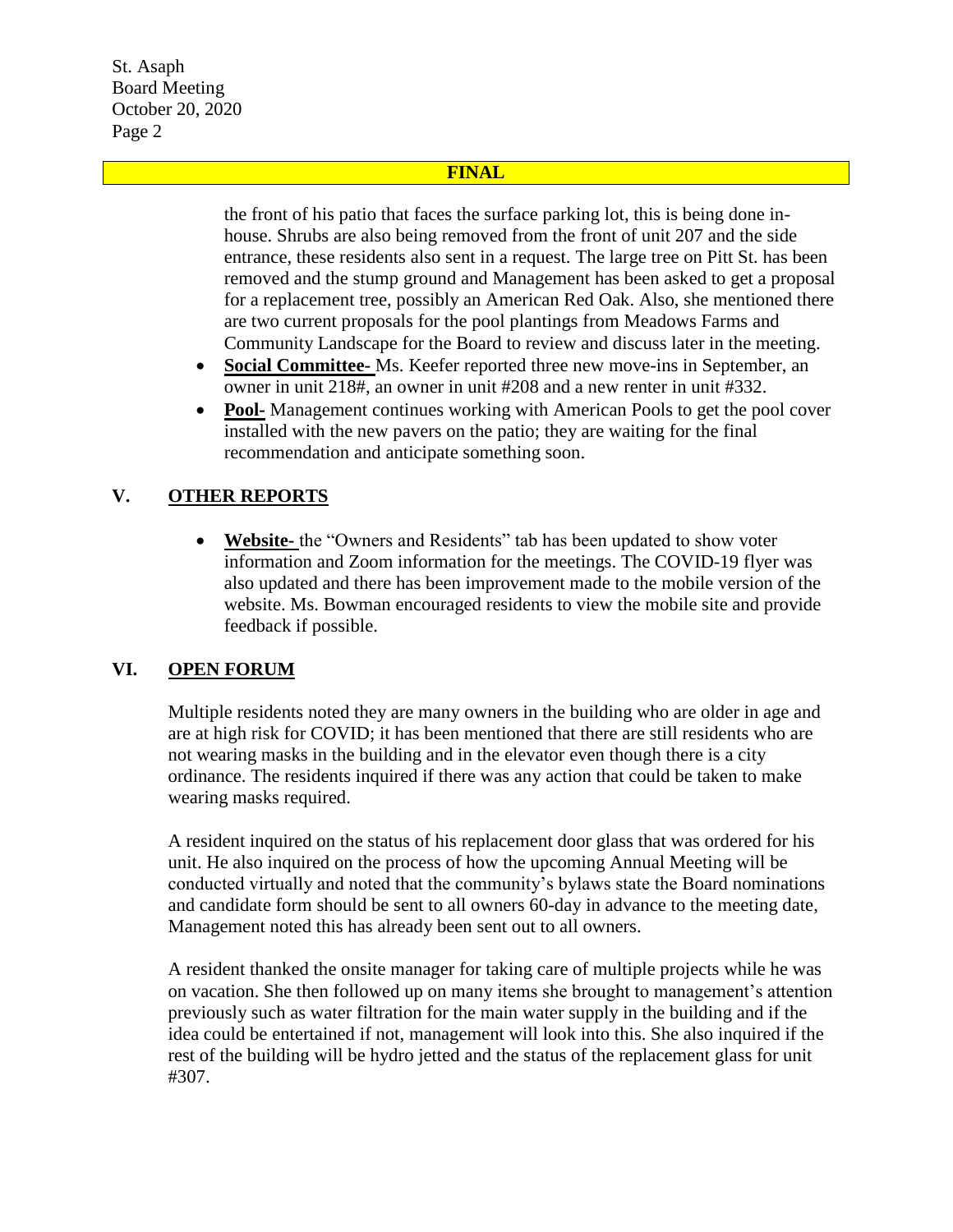St. Asaph Board Meeting October 20, 2020 Page 3

### **FINAL**

## **VII. MANAGEMENT REPORT**

- **Annual Meeting-** Management sent out the call for candidates for the three seats up for election at the upcoming annual meeting in November. Jack Burton and Deb Bowman intend to rerun, hopefully one more volunteer will run to round out the Board. Another reminder email with the call for candidates will be sent out tomorrow October 21, 2020.
- **Garage Door-** Management is having a check drawn and will get the application to the City next week.

**On-site Management Report-** Mr. Serry's report was provided to the Board for review and there was discussion. Action Items discussed were-

- Property Service Group completed the caulking of the patios facing the pool area; a couple of the patios were skipped due to moisture. These will be addressed when the weather permits. PSG also completed the concrete repairs on four balconies, the 5th one will be done while the garage is being repaired and it only requires a minor repair. PSG has also been contacted to build two new patio gates for units 210 and 211.
- There was discussion regarding hydro jetting the remaining stacks and laterals in the building. The Board asked Management to get an updated official proposal showing the price to complete the job.

## **VIII. UNFINISHED BUSINESS**

• None

## **IX. NEW BUSINESS**

 **Landscape Proposals-** Two proposals were presented to the Board for review and discussion for pool plantings. Discussion followed on the budget allowance for landscaping.

*Upon a motion made by Director Keefer and seconded by Director Keane, it was unanimously agreed to approve the proposal from Meadows Farms for pool plantings. Ms. Bowman abstained.*

## **X. EXECUTIVE SESSION**

*Upon a motion made by Director Keane and seconded by Director Burton, it was unanimously agreed to move into Executive Session at 8:01 to discuss violations and delinquencies.*

**XI. ADJOURNMENT**